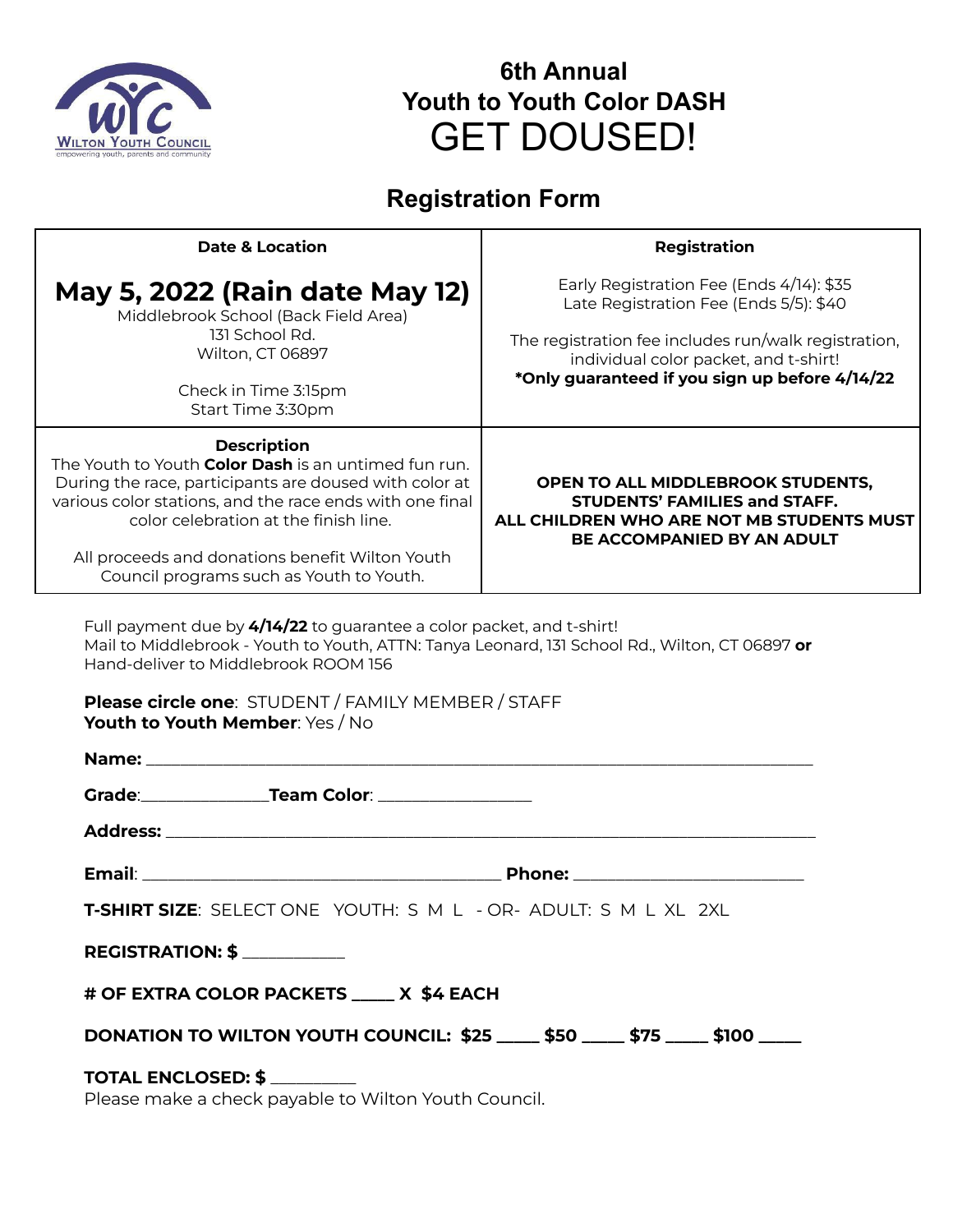## **Event Rules**

- 1. Participants must stay in designated areas directed by Youth to Youth and Middlebrook staff.
- 2. No disrespectful, rude or profane language will be tolerated.
- 3. No use of alcohol, cigarettes, e-cigarettes, Juul/Vape and/or drugs of any kind will be tolerated.
- 4. All participants must check in at the gym after school dismissal.
- 5. Children who are not Middlebrook students must be accompanied by an adult.
- 6. Participants should expect to be doused with color.

7. Any participant violating any of the above rules and regulations, or abusing any program privileges is subject to immediate dismissal from the program. Parent/guardian will be informed in case of dismissal from the program.

## **Participation Waiver and Photo Consent for 2021/2022 School Year Events**

Participant Name (Please Print):

In consideration of being allowed to participate in the programs, related events and activities of Wilton Youth Council, Inc. (including events sponsored by any group associated with Wilton Youth Council, Inc. including PeerConnection, Youth to Youth, Warrior Council, Class Projects, and Post Graduation Party, collectively "WYC") the undersigned acknowledge, appreciate, and agree that:

- 1. The risk of injury from the activities involved in any event or program is significant, including the potential for permanent paralysis and death. **I KNOWINGLY AND FREELY ASSUME ALL SUCH RISKS,** both known and unknown, **EVEN IF ARISING FROM NEGLIGENT ACT OR FAILURE TO ACT OF THE RELEASEES** and I assume full responsibility for my participation.
- 2. I willingly agree to comply with the WYC rules and other terms and conditions for participation ("Rules"). If I observe any unusual significant hazard during my presence or participation, I will remove myself from participation and bring such hazard to the attention of the nearest chaperone immediately. I understand that any failure to follow the Rules will end my participation in the event and return transportation, if required, will be at my own expense.
- 3. I, for myself and on behalf of my heirs, assigns, personal representatives and next of kin, **HEREBY RELEASE, INDEMNIFY, AND HOLD HARMLESS** WYC any of their officers, employees, volunteers, agents and/or any Town of Wilton or Wilton Public School employees or any other participant in the program (collectively **RELEASEES),** from any and all claims, demands, losses, and liability (including attorney's fees and costs) arising out of or related to any **INJURY, DISABILITY OR DEATH** I may suffer, or loss or damage to person or property, **WHETHER ARISING FROM THE NEGLIGENT ACT OR FAILURE TO ACT OF THE RELEASEES OR OTHERWISE,** to the fullest extent permitted by law.
- 4. In the event of an injury requiring medical attention, I hereby grant permission to the chaperones and volunteers at the program or event to seek emergency medical attention without further consent from me or my parent(s) or guardian and I understand and agree that I shall be responsible for all associated medical costs and related expenses.

### **Permission to Be Part of Media Coverage/Use of any Student Images:**

I grant to Wilton Youth Council, Inc. (including PeerConnection, Youth to Youth, Warrior Council, Class Projects, and Post Graduation Party, collectively "WYC") and to any volunteer or paid person acting on behalf of any of these organizations at any of the events sponsored by any of these organizations, the right to take and use photographs or video of me in conjunction with any such event.

I understand and agree that Wilton Youth Council:

- is the sole owner of all unrestricted rights to the images of me taken in conjunction with any event sponsored by any of WYC and shall have unrestricted global usage rights,
- may use all images of me taken at any event sponsored by any of WYC with or without my name and for any lawful purpose, including for example such purposes as publicity, attracting new members, illustration, advertising, or promotion on any website, social media or media coverage in any media, and
- may dispose of any images of me without notice to me.

### **I HAVE READ THIS RELEASE OF LIABILITY AND ASSUMPTION OF RISK AGREEMENT, FULLY UNDERSTAND ITS TERMS, UNDERSTAND THAT I HAVE GIVEN UP SUBSTANTIAL RIGHTS BY SIGNING IT, AND SIGN IT FREELY AND VOLUNTARY WITHOUT ANY INDUCEMENT.**